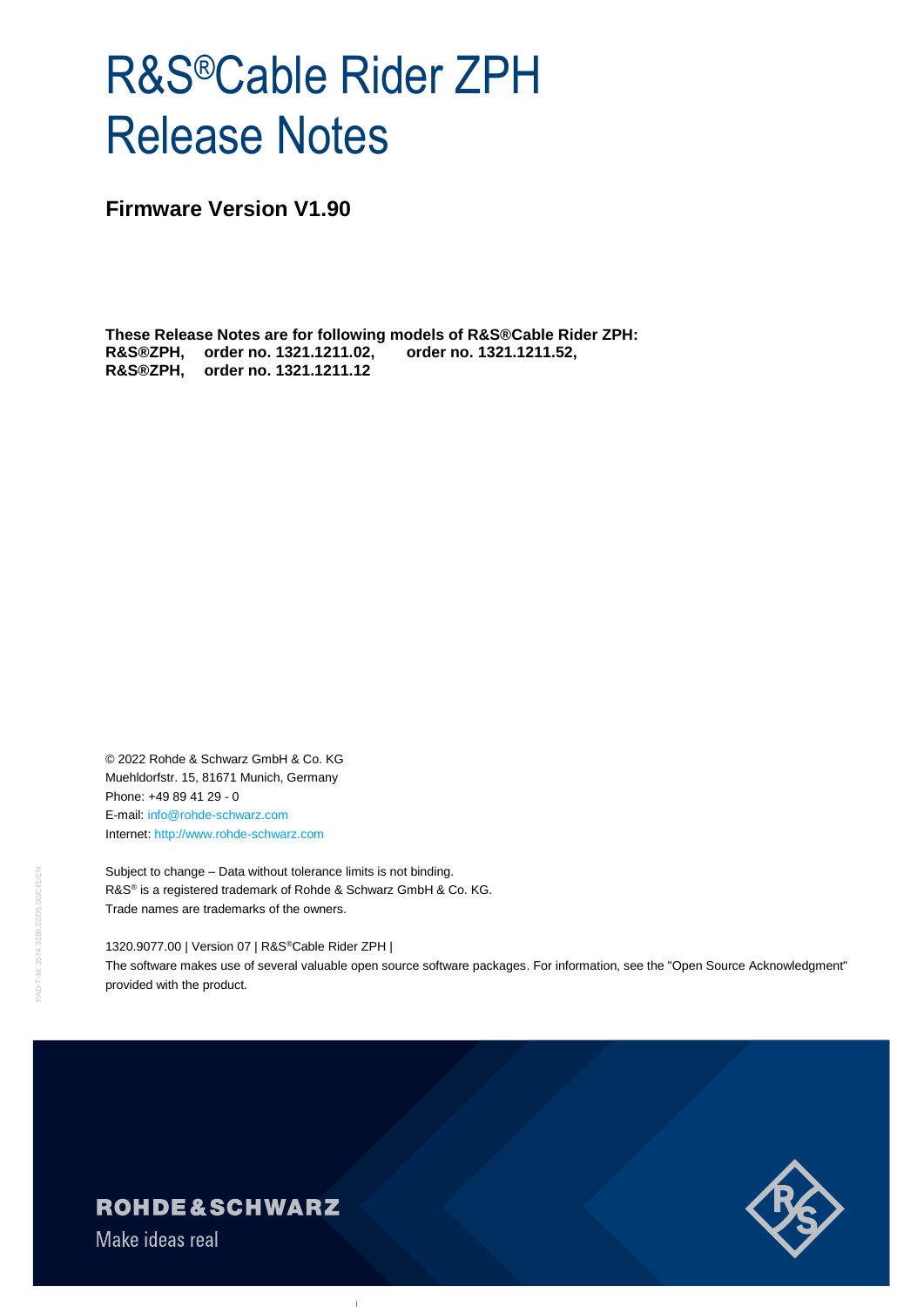## **Contents**

| $\mathbf 1$             | Information on the current version and history  3 |  |
|-------------------------|---------------------------------------------------|--|
| 1.1                     |                                                   |  |
| $1.2$                   |                                                   |  |
| 1.3                     |                                                   |  |
| 1.4                     |                                                   |  |
| $\overline{2}$          |                                                   |  |
| 3                       |                                                   |  |
| $\overline{\mathbf{4}}$ |                                                   |  |
| 5                       |                                                   |  |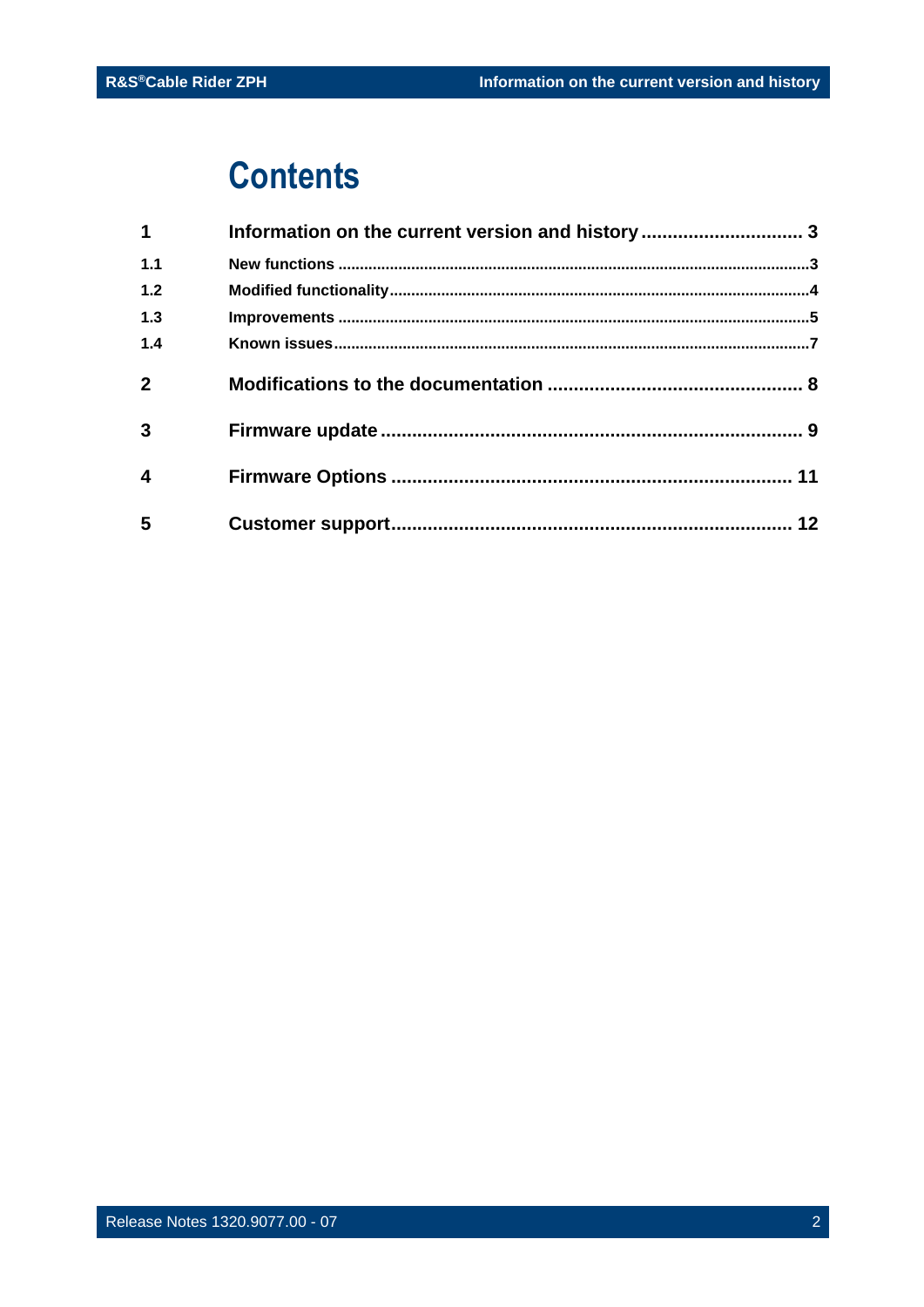## <span id="page-2-0"></span>**1 Information on the current version and history**

## <span id="page-2-1"></span>1.1 New functions

The following table lists the new functions and indicates the version in which the new function was introduced:

### **New functions in firmware V1.90:**

| Version | <b>Contents</b>                                                                                                                     |
|---------|-------------------------------------------------------------------------------------------------------------------------------------|
| V1.90   | Supports EMF Measurement Application. Requires Option R&S®ZPH-K105 (only<br>available on R&S®ZPH model .12 and requires R&S®ZPH-K1) |

### **New functions in earlier firmware versions:**

| <b>Version</b> | <b>Functions</b>                                                                                                                                                                                       |
|----------------|--------------------------------------------------------------------------------------------------------------------------------------------------------------------------------------------------------|
| V1.80          | Added SCPI Commands to retrieve compass information obtained by ZPH from HE400<br>antenna (only available on R&S®ZPH model .12 and requires R&S®ZPH-K1)                                                |
| V1.80          | Added SCPI Commands to retrieve GPS time obtained by ZPH from the connected<br>GPS mouse (available only on R&S®ZPH model .12 and requires R&S®ZPH-K1)                                                 |
| V1.80          | Included ICNIRP Limit lines to default files in ZPH (available only on R&S®ZPH model<br>.12 and applicable when R&S®ZPH-K1 is installed)                                                               |
| V1.70          | Supports Gated Trigger Measurements in SEM, ACLR and OBW Measurement modes.<br>Requires Option R&S <sup>®-</sup> ZPH-K57 (only available on R&S <sup>®</sup> ZPH model .12 and requires<br>R&S®ZPH-K1) |
| V1.70          | Support for saving dataset in csv format for Spectrum Analyzer Mode (available only on<br>R&S <sup>®</sup> ZPH model .12 and requires R&S <sup>®</sup> ZPH-K1)                                         |
| V1.70          | Support for explicit Horizontal and Vertical polarization in EIRP measurements<br>(available only on R&S®ZPH model .12 and requires R&S®ZPH-K1)                                                        |
| V1.70          | Added SCPI Command to read out Memory Trace in Spectrum Analyzer Mode<br>(available only on R&S®ZPH model .12 and requires R&S®ZPH-K1)                                                                 |
| V1.60          | Supports loading and saving 1 port S-parameters in touchstone format (s1p). These<br>files can be used for User Calibration                                                                            |
| V1.60          | Tracking Generator/ Signal Source activity indicator in top right corner                                                                                                                               |
| V1.60          | Enabled Filter bandwidth measurement (only available on R&S®ZPH model .12)                                                                                                                             |
| V1.60          | Support of Marker Tracking in Spectrum Analyzer Application (only available on<br>R&S <sup>®</sup> ZPH model .12 and requires R&S <sup>®</sup> ZPH-K1)                                                 |
| V1.60          | EIRP measurement mode (only available on R&S®ZPH model .12 and requires<br>R&S®ZPH-K1)                                                                                                                 |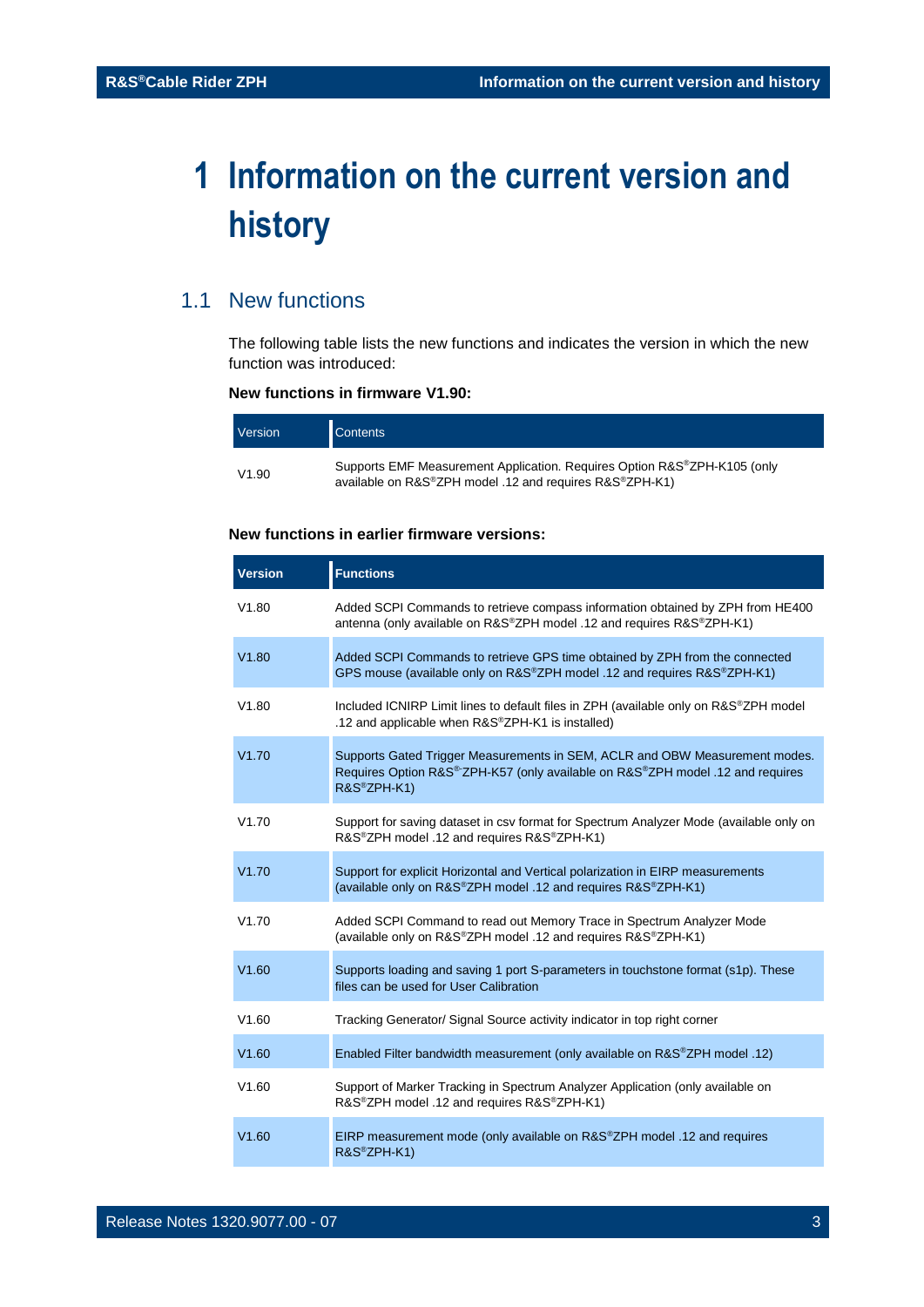| V1.50 | Support for full 2-port Calibration with ZN-Z103 (only available on R&S®ZPH model .12)                                                                                                 |
|-------|----------------------------------------------------------------------------------------------------------------------------------------------------------------------------------------|
| V1.50 | Enabled Marker Tracking in CAT Application                                                                                                                                             |
| V1.50 | Enabled Support for internal DC Bias voltage at RF out port in Spectrum Analyzer<br>application (only available on R&S®ZPH model .12, requires R&S®ZPH-K1)                             |
| V1.50 | Gated Trigger Support for Channel Power Measurement, Spectrogram and<br>Spectrogram playback applications (only available on R&S®ZPH model .12 and requires<br>R&S®ZPH-K1)             |
| V1.50 | Audio tone function added to Spectrum Analyzer Application (only available on<br>R&S®ZPH model .12 and requires R&S®ZPH-K1)                                                            |
| V1.41 | Support for internal DC Bias voltage at RF out port (only available on R&S®ZPH model<br>.12)                                                                                           |
| V1.41 | Support for Spectrum Analyzer Mode and Spectrum Analyzer Applications (only<br>available on R&S®ZPH model .12- requires R&S®ZPH-K1 and R&S®ZPH-K7/-K15/-<br>K16/-K7/-B22 respectively) |
| V1.41 | Support for Independent Tracking Generator (only available on R&S®ZPH model .12 -<br>requires R&S®ZPH-K1)                                                                              |
| V1.30 | <b>Instrument Sanitization/Secure Flash Erase</b>                                                                                                                                      |
| V1.30 | Support of optical power sensor UPM100 from ODM Inc. (requiresR&S®ZPH-K9)                                                                                                              |
| V1.20 | Electrical Length, Electrical Length Offset and Auto Length functionality                                                                                                              |
| V1.20 | Configurable Calibration Kit, plus pre-loaded Calibration Kit files                                                                                                                    |
| V1.20 | User Calibration can be enabled/disabled                                                                                                                                               |
| V1.20 | Default Calibration can be performed on user side.<br>Warning: This will erase previous Default Calibration.                                                                           |
| V1.10 | Distance To Fault Split Screen Feature                                                                                                                                                 |
| V1.10 | Support for R&S®ZN-Z103 Calibration Unit                                                                                                                                               |
| V1.10 | Localization: Multi-Language Support                                                                                                                                                   |
| V1.10 | Cable Models folder grouping                                                                                                                                                           |

## <span id="page-3-0"></span>1.2 Modified functionality

The following table lists the modified functions and indicates the version in which the modification was carried out:

**Modified functionality in firmware V1.90:**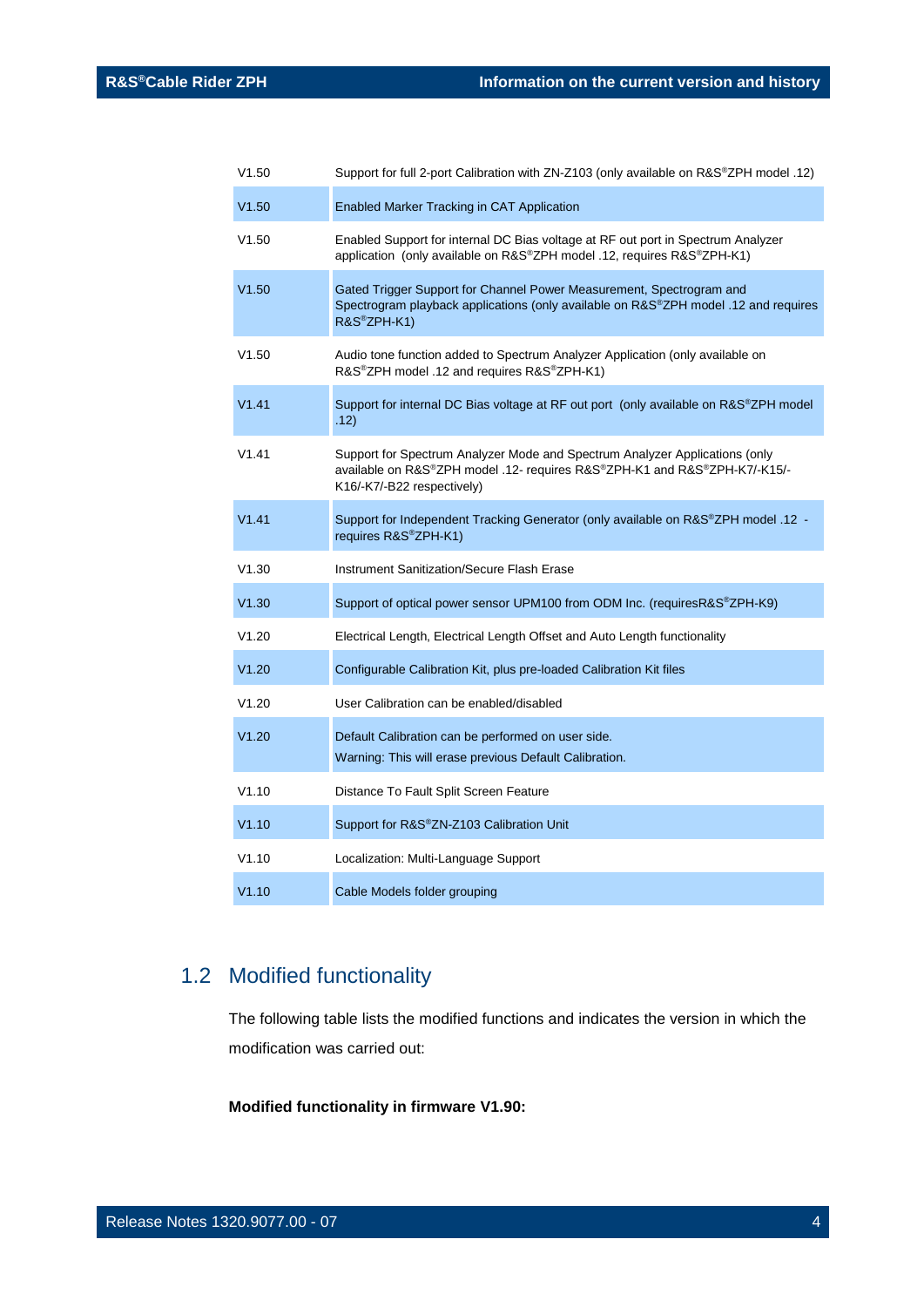| <b>Version</b> | <b>Functions</b>                                                                                                     |
|----------------|----------------------------------------------------------------------------------------------------------------------|
| V1.90          | Added SCPI commands for configuration of user defined Cable Model                                                    |
| V1.90          | Added SCPI commands for Control of Bias Voltage (only applicable to R&S®ZPH model<br>.12)                            |
| V1.90          | Default location for saving datasets upon pressing the screenshot button is changed to<br>the folder named 'dataset' |

### **Modified functionality in earlier firmware versions:**

| <b>Version</b> | <b>Functions</b>                                                                                                                                                                  |
|----------------|-----------------------------------------------------------------------------------------------------------------------------------------------------------------------------------|
| V1.80          | Maximum possible Sweep time in Spectrum Analyzer for zero span increased to 3000s<br>(only applicable to R&S®ZPH model .12 and requires R&S®ZPH-K1)                               |
| V1.80          | Speed improvements for FFT computation in Spectrum Analysis Application (only<br>applicable to R&S®ZPH model .12 and requires R&S®ZPH-K1)                                         |
| V1.80          | Sweep Time calculations adjusted for better accuracy (only applicable to R&S®ZPH<br>model .12 and requires R&S®ZPH-K1)                                                            |
| V1.80          | Maps Application: Indoor Position is now enabled even when USB thumb drive is not<br>plugged in (only applicable to R&S®ZPH model .12 and requires R&S®ZPH-K1 and<br>R&S®ZPH-K16) |
| V1.70          | Boot up screen is updated                                                                                                                                                         |
| V1.70          | Unified Marker setting for better readability in RL+Trans mode (only available on<br>R&S®ZPH model .12)                                                                           |
| V1.70          | Improved Booting time (roughly 2 seconds)                                                                                                                                         |
| V1.60          | SNR added to Analog Modulation Summary View (only available on R&S®ZPH model<br>.12 and requires R&S®ZPH-K1)                                                                      |
| V1.60          | Support of HE400MW Antenna (only available on R&S®ZPH model .12 and requires<br>R&S®ZPH-K1)                                                                                       |
| V1.60          | Supports automatic reboot after firmware update from InstrumentView                                                                                                               |
| V1.30          | Side bar text Color in Black & White mode is changed for better readability in bright<br>ambience                                                                                 |
| V1.30          | Prompt for User to change Cable model in Wizard is now supported                                                                                                                  |
| V1.20          | Increased resolution to two decimal points for SWR marker.                                                                                                                        |

## <span id="page-4-0"></span>1.3 Improvements

The following tables list the improvements and indicate since which version these improvements are available:

**Improvements in firmware V1.90:**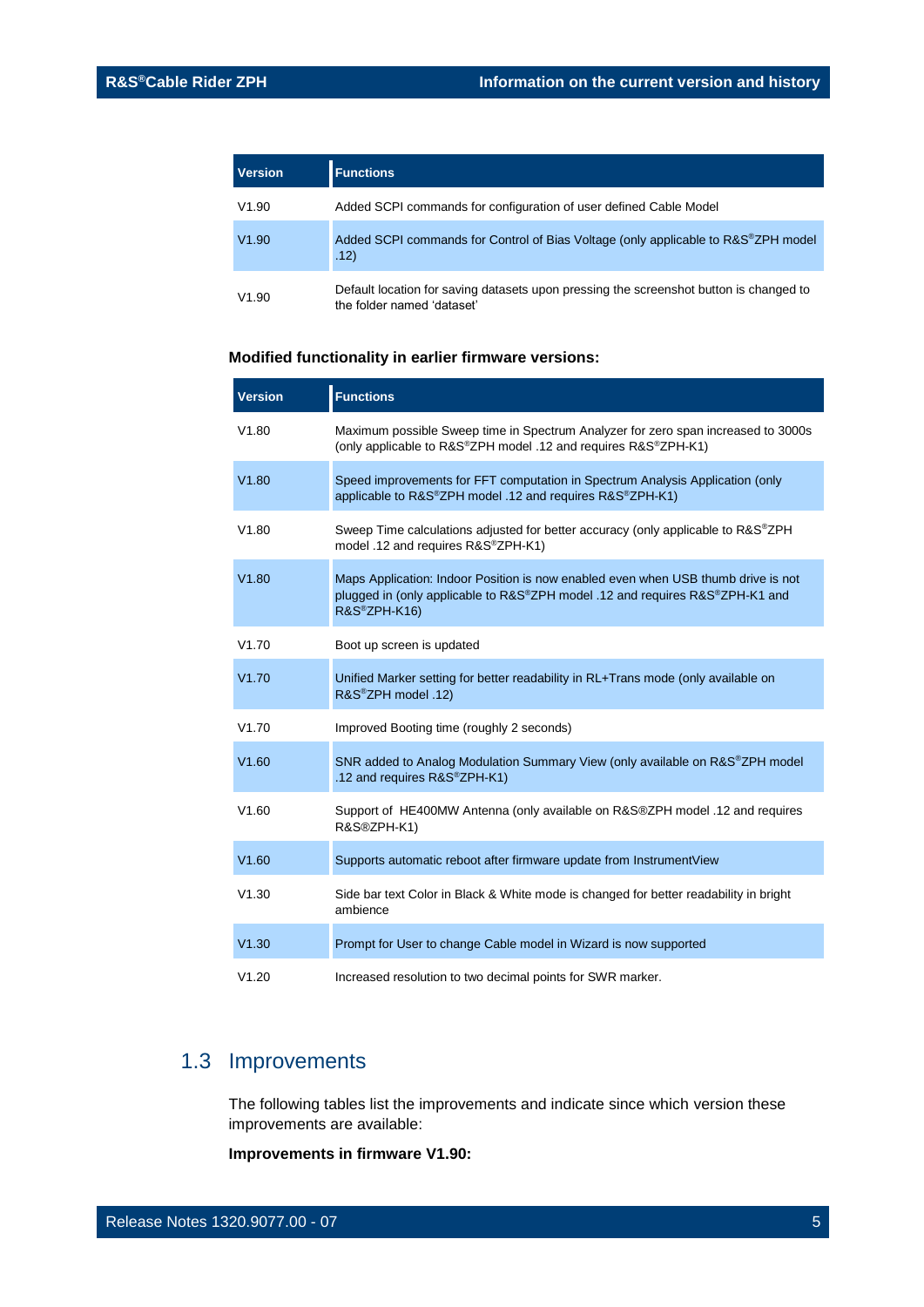| <b>Version</b> | <b>Improvements</b>                                                    |
|----------------|------------------------------------------------------------------------|
| V1.90          | Fixed unresponsive mode button for language setting other than English |
| V1.90          | Fixed Transmission Normalization is not functioning                    |
| V1.90          | Improved Spurious performance                                          |

### **Improvements in earlier firmware versions:**

| <b>Version</b> | <b>Improvements</b>                                                                                                            |
|----------------|--------------------------------------------------------------------------------------------------------------------------------|
| V1.60          | Fixed Command [SENSe:]SWEep:POINts? In Spectrum Analyzer Mode (only available<br>on R&S®ZPH model .12 and requires R&S®ZPH-K1) |
| V1.60          | Fixed issue where MAC address is not visible when device is turned-on with no network<br>cable connected                       |
| V1.60          | Missing parameters for K-29 Pulse Power Measurements are enabled back                                                          |
| V1.50          | Improved display in CAT mode when interference suppression is switched off                                                     |
| V1.50          | Fixed various bugs concerning SCPI commands                                                                                    |
| V1.50          | Corrected instrument ID via USB: R&S® InstrumentView V2.00 required for USB<br>connection                                      |
| V1.30          | Fix for the Cable Loss, "Open/Short" Mode to Normal Mode                                                                       |
| V1.30          | Fix for the Cable Loss, "Open" and "Short" Traces scaling                                                                      |
| V1.30          | Fix for Config Overview tabbing using the rotary; "Done" button can now be selected                                            |
| V1.30          | Fix for CAT application, measurement mode headers                                                                              |
| V1.30          | Fix for Power Meter, erroneous display of power level at -0.99 to -0.01                                                        |
| V1.30          | Fix for Power Meter, reading fluctuations when using the wizard                                                                |
| V1.30          | Fix for Wizard, wizard does not progress when transitioning from Power meter<br>measurement to CAT measurement                 |
| V1.30          | Fix for Configuration Overview, number of data point is not set correctly when using the<br>unit keys and/or pressing "DONE"   |
| V1.30          | Fix for Keypad, space in the "1" key is now working                                                                            |
| V1.30          | Fixes for running Wizard                                                                                                       |
| V1.30          | Fix on sweep doesn't complete on certain combinations of span and number of points<br>(i.e. 1MHz span, 102 points)             |
| V1.30          | Fixed issue: Marker unit label goes to dBm when calibration status is "uncal"                                                  |
| V1.20          | Ref Position Bug; Ref Position can now be adjusted in Phase Measurement, and Cable<br>Loss                                     |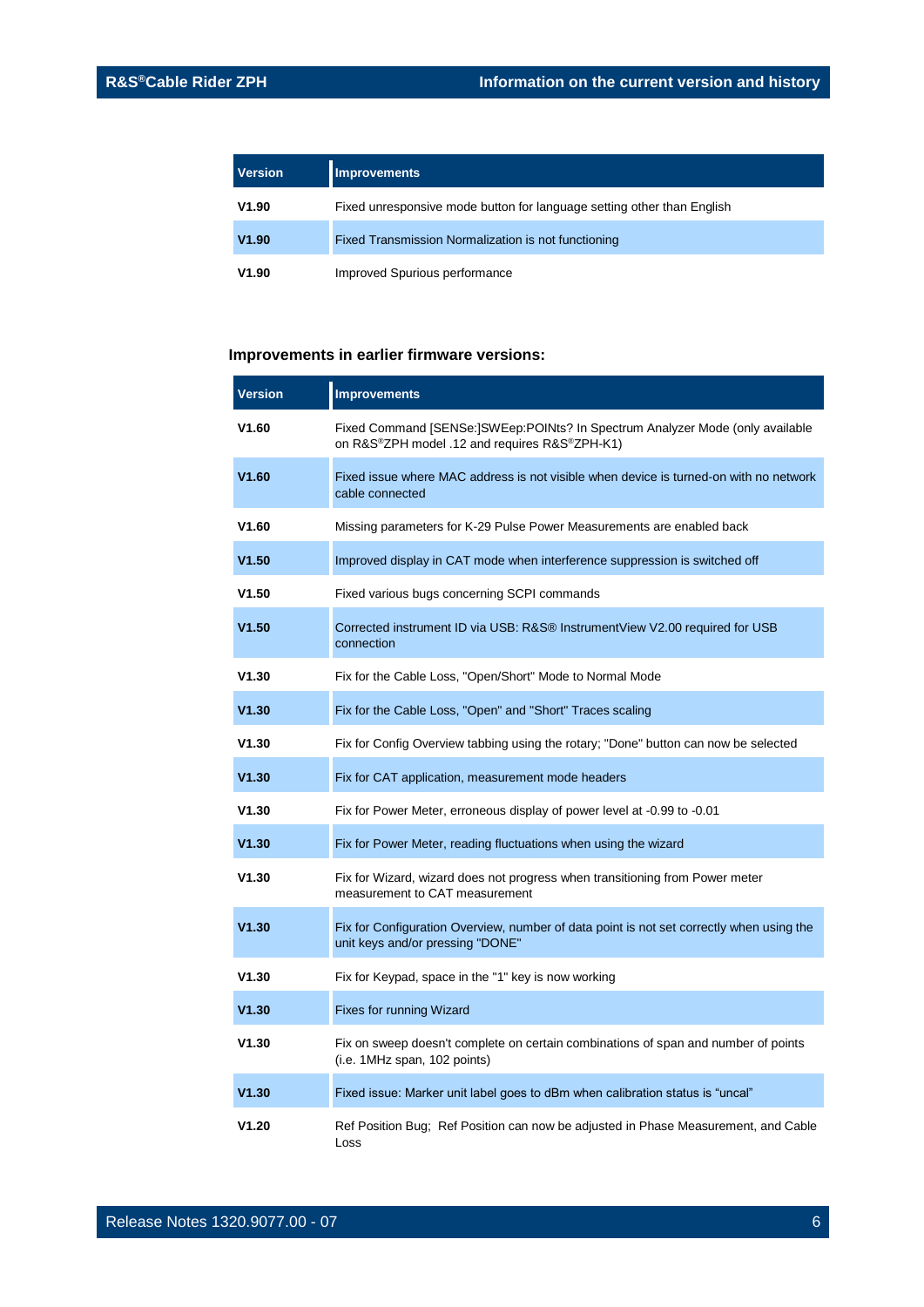| V1.20 | Fix the electrical length bug in the default calibration. A default cal needs to be run<br>again using the correct calibration kit file for the cal kit being used. |
|-------|---------------------------------------------------------------------------------------------------------------------------------------------------------------------|
| V1.20 | Fix the electrical length bug in calibration with the R&S <sup>®</sup> ZN-Z103.                                                                                     |
| V1.20 | Fix auto scale bug for DTF-SWR split screen.                                                                                                                        |
| V1.20 | Fix DTF bug when changing number of points and frequency span.                                                                                                      |
| V1.20 | Fix the Cable Loss marker bug                                                                                                                                       |
| V1.10 | Display Line: Display line is now deactivated with a Preset                                                                                                         |

## <span id="page-6-0"></span>1.4 Known issues

There are no known issues in this release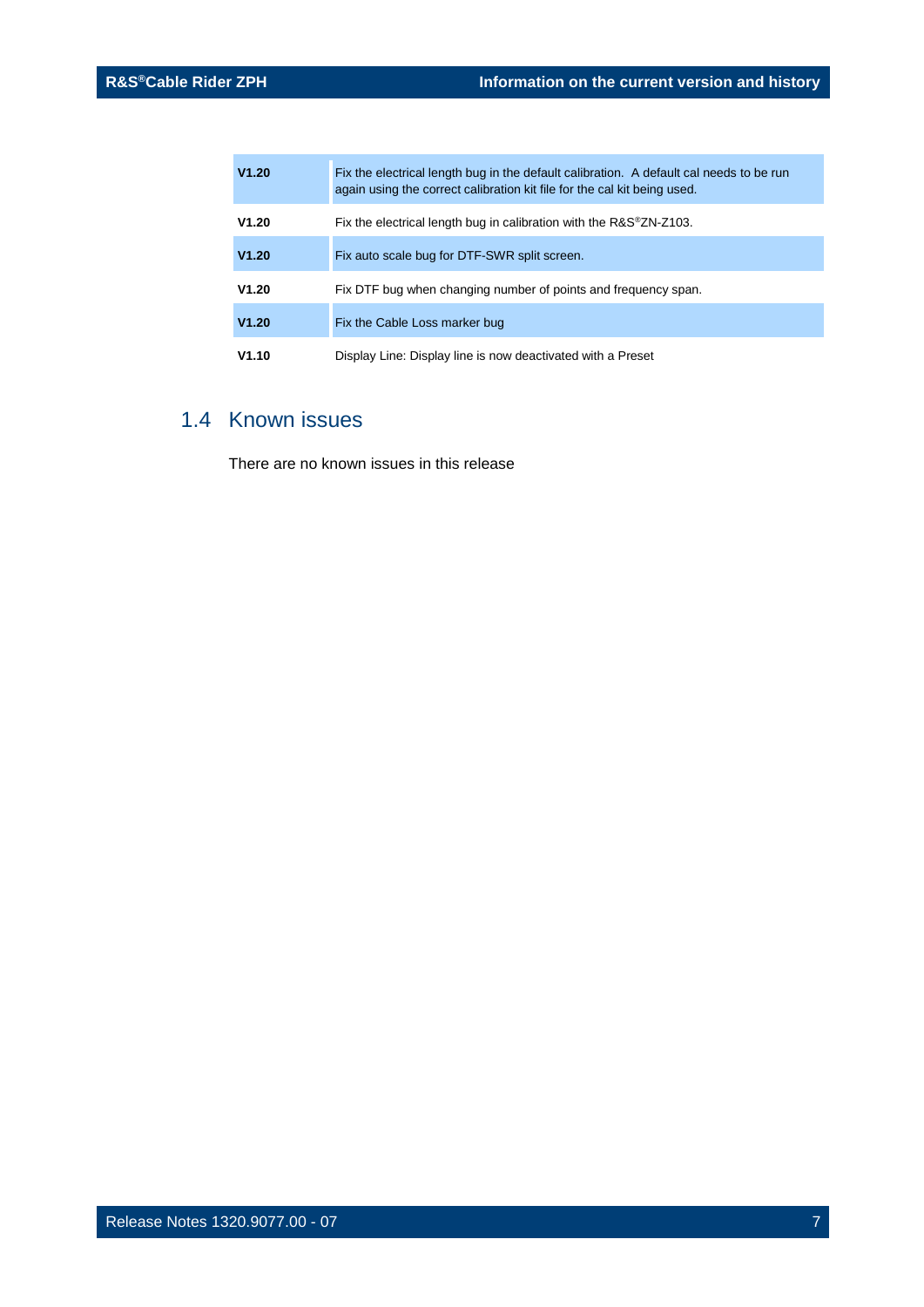## <span id="page-7-0"></span>**2 Modifications to the documentation**

The latest manual from the R&S®Cable Rider ZPH can be downloaded from the product web page at [http://www.rohde-schwarz.com/manual/zph.](http://www.rohde-schwarz.com/manual/zph)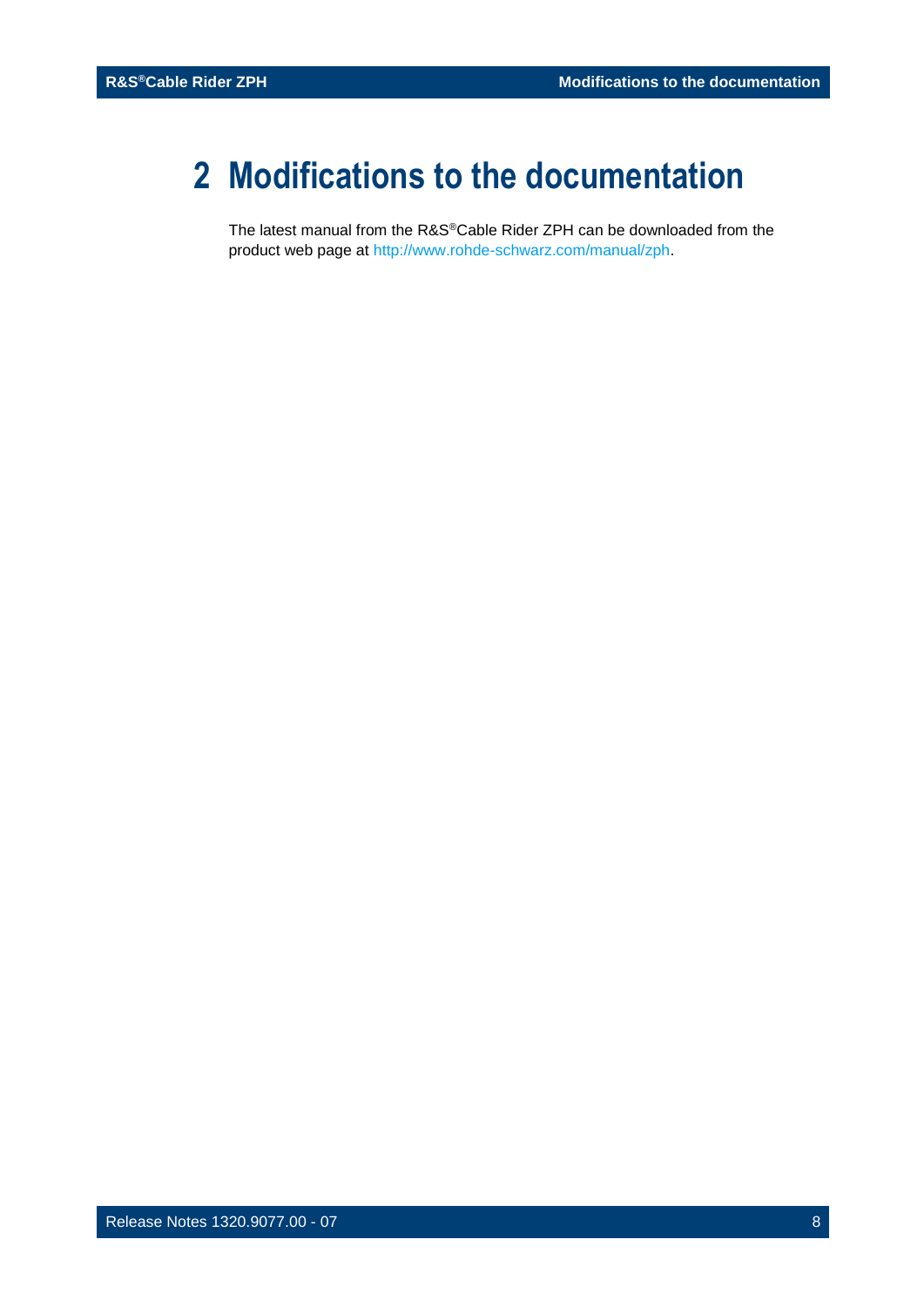## <span id="page-8-0"></span>**3 Firmware update**

New firmware versions usually contain new features, improvements of existing functionality, bug fixes etc. When a new firmware version is available, it is recommended to replace the old firmware with the new one.

#### **R&S®InstrumentView**

Firmware release V1.90 corresponds to R&S®InstrumentView V2.80, which is available on the Rohde & Schwarz web page as a separate update package.

Although older versions of R&S®InstrumentView might be able to communicate with firmware release V1.90, an update of R&S<sup>®</sup>InstrumentView is highly recommended, as older R&S<sup>®</sup>InstrumentView versions might not support all functions included in the new firmware release.

#### **Updating the firmware**

The latest firmware version is available for download on the internet: http:/[/http://www.rohde-schwarz.com/firmware/zph](http://www.rohde-schwarz.com/firmware/zph)



Before you update the firmware, you should make a backup of the data that you have stored on the R&S®Cable Rider ZPH (datasets, screenshots, transducer factors etc.). You can make a backup with the tools available in the R&S<sup>®</sup>InstrumentView software package. The firmware update itself does not delete or modify that data, but it is recommended to perform a factory reset after the firmware update to update predefined limit lines, channel tables etc. The factory reset, however, does delete user data.

1. Download the firmware installer from the internet.

The firmware comes in a single .exe file.

- 2. Save the file to the root directory of a memory stick.
- 3. Run the .exe file to unpack the self-extracting zip archive.

The following files are extracted.

```
ZPH <version> bootloader 1.bin
ZPH <version> bootloader 3.bin
ZPH <version> osimage.bin
ZPH <version> updater.bin
ZPH <version> xmegaloadfiles.bmp
```
Make sure that only these files are present in the root directory of the memory stick.

- 4. Turn off the R&S®Cable Rider ZPH Cable and Antenna Analyzer.
- 5. Connect the memory stick to one of the USB interfaces of the R&S®Cable Rider ZPH.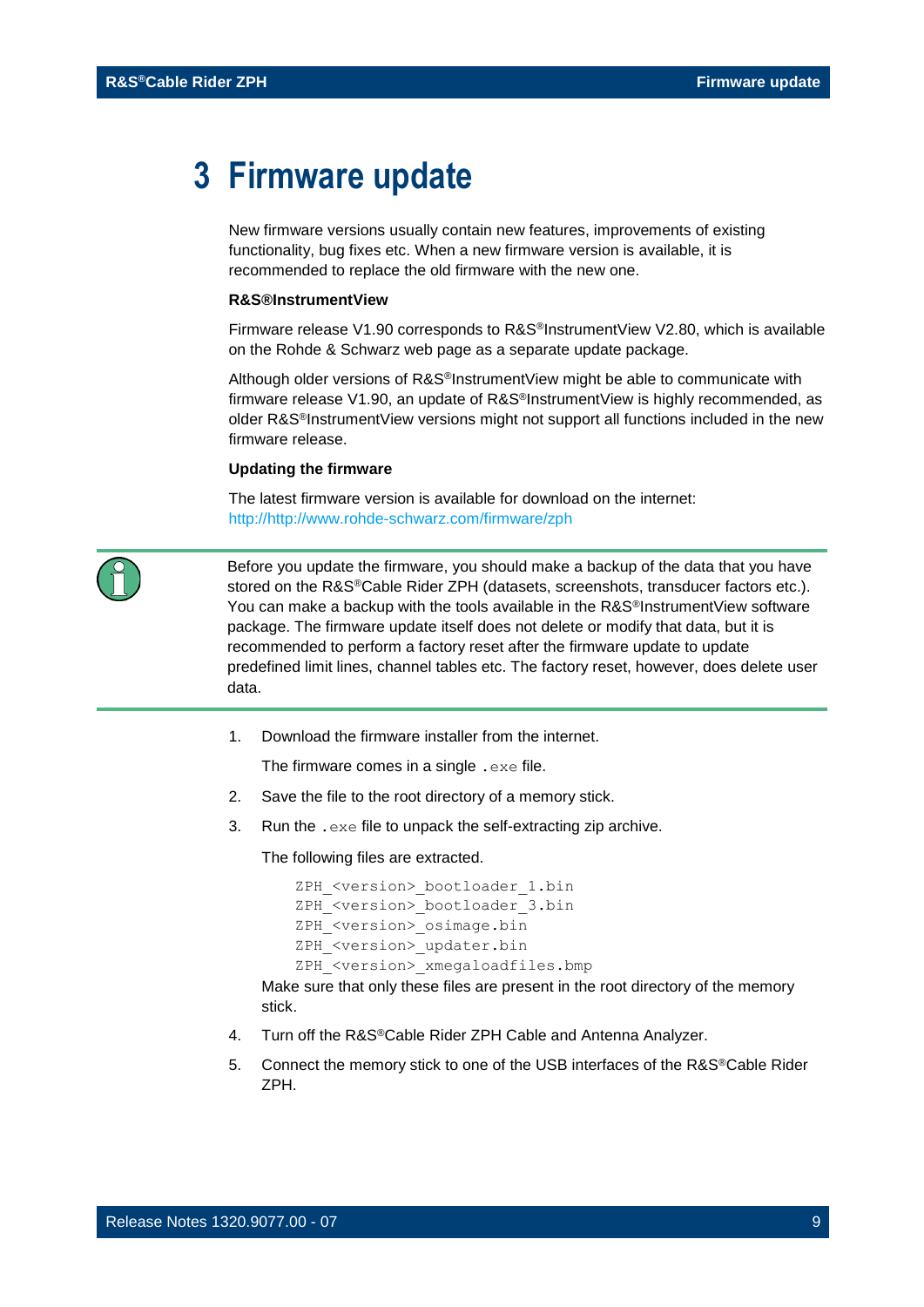

6. Press the "Preset" key and the number "8" key simultaneously.

- 7. Turn on the R&S<sup>®</sup>Cable Rider ZPH and keep pressing the two keys for at least 5 seconds after the startup screen appears.
- 8. Release the keys.

The booting process continues. After a couple of seconds, the R&S®Cable Rider ZPH asks you if you really want to update the firmware.

9. Press the "Enter" (Round button in the rotary) key to update the firmware. (You can cancel the firmware update with the "CANCEL" key.)

The firmware update takes several minutes. The R&S®Cable Rider ZPH shows a message when the firmware update is done.

**Note**: Do not turn off the R&S®Cable Rider ZPH during the firmware update.

- 10. Turn off the R&S®Cable Rider ZPH.
- 11. Turn on the R&S®Cable Rider ZPH.

The R&S®Cable Rider ZPH boots with the new firmware version.

12. Optional: It is recommended to perform a **factory reset** after a firmware update to replace the predefined limit lines, channel tables and other data with the latest updates.

**Note**: Before you start a factory reset, make sure to make a backup of your data that you have saved on the R&S®Cable Rider ZPH. Otherwise that data is deleted.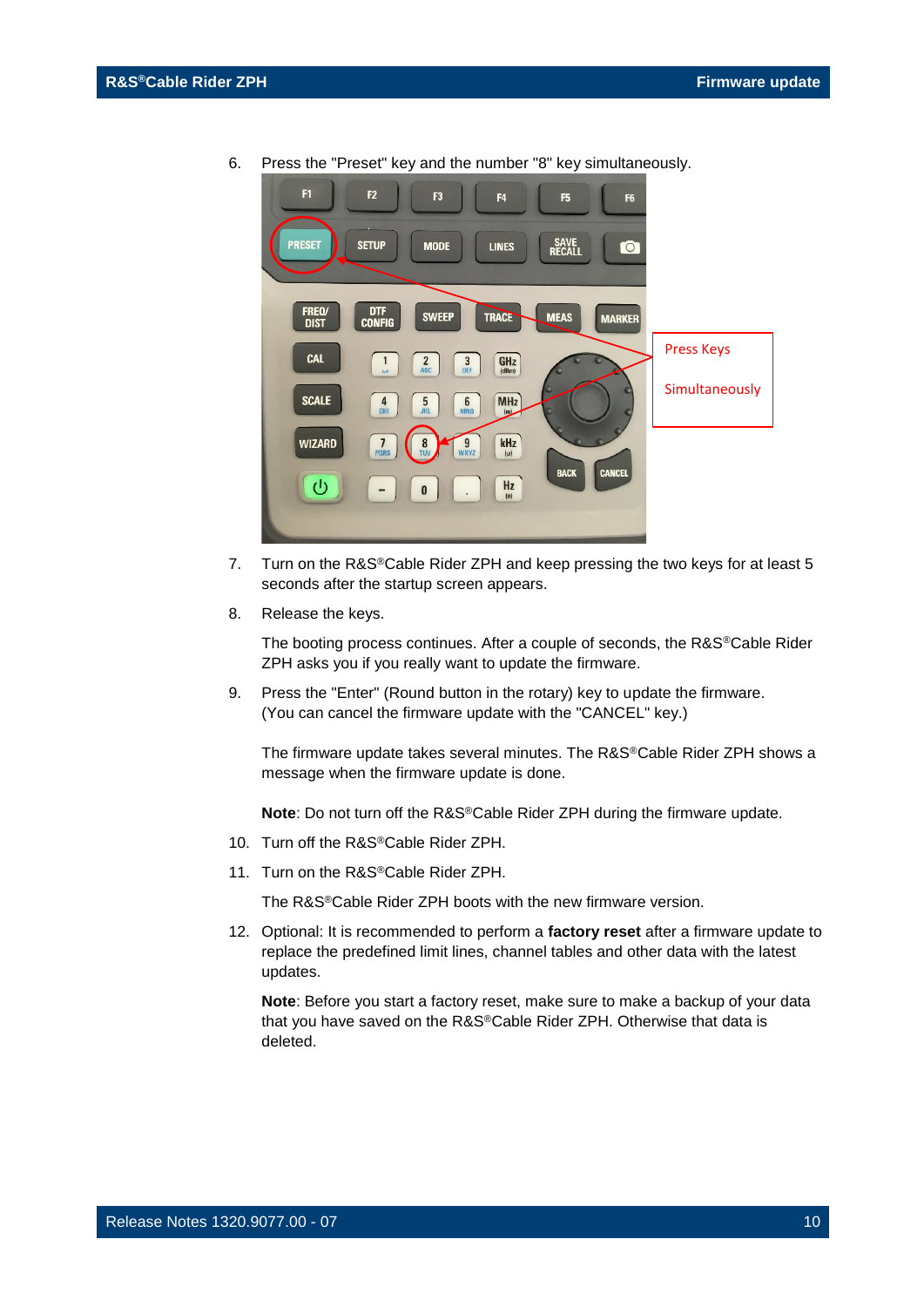## <span id="page-10-0"></span>**4 Firmware Options**

You can equip the R&S®Cable Rider ZPH with optional functionality or firmware options like the analog demodulation application or the receiver application. These firmware options expand the functionality of the R&S®Cable Rider ZPH with new measurement functions settings etc.

#### **Installing firmware options**

To install a new firmware option, you have to enter a license key for validation.

The license key is included in the delivery of the firmware option.

- 1. Press the "Setup" key to enter the instrument setup menu.
- 2. Select the "Installed Options" menu item. The R&S®Cable Rider ZPH shows a list of all options that are currently installed on your R&S®Cable Rider ZPH.
- 3. Select the "Install Option" button and press the "Enter" key. The R&S®Cable Rider ZPH opens an input field.
- 4. Enter the license key with the alphanumeric keys and confirm the entry with the "Enter" key.
- 5. The license key is a 32-digit number.
- 6. The R&S®Cable Rider ZPH confirms a successful installation. If the R&S®Cable Rider ZPH shows an "Invalid Key Code" message, try to enter the license key again.